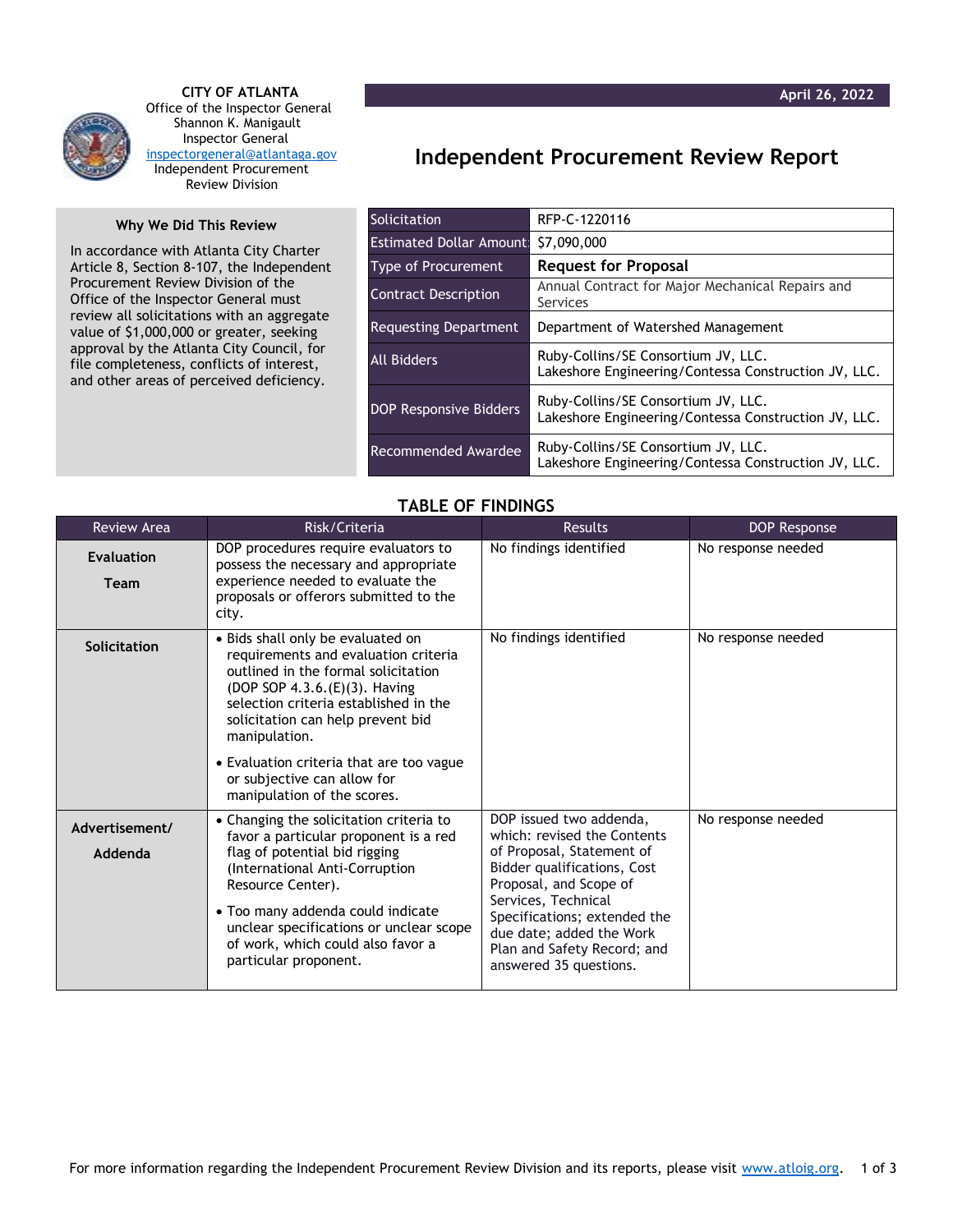| Review Area                           | Risk/Criteria                                                                                                                                                                                                                                                                                                                                                                                                                                                                                                               | Results                                                                                                                                                                                                                                                                                                                                                                                       | DOP Response       |
|---------------------------------------|-----------------------------------------------------------------------------------------------------------------------------------------------------------------------------------------------------------------------------------------------------------------------------------------------------------------------------------------------------------------------------------------------------------------------------------------------------------------------------------------------------------------------------|-----------------------------------------------------------------------------------------------------------------------------------------------------------------------------------------------------------------------------------------------------------------------------------------------------------------------------------------------------------------------------------------------|--------------------|
| <b>Submittal</b>                      | The city code and DOP policy and<br>procedures provide guidance for the<br>receipt of competitive sealed bids.                                                                                                                                                                                                                                                                                                                                                                                                              | The solicitation received<br>fewer than three proposals.                                                                                                                                                                                                                                                                                                                                      | No response needed |
|                                       | · Bidders must provide sealed bids via<br>the ATLCloud electronic procurement<br>system, no later than 2:00 P.M., ET on<br>date specified in the advertisement or<br>addenda.<br>• Bids shall be received without<br>alteration or correction except as<br>authorized by the CPO. (City Code<br>Sec. 2-1188).                                                                                                                                                                                                               |                                                                                                                                                                                                                                                                                                                                                                                               |                    |
| Responsive<br><b>Review</b>           | • DOP procedures require findings to be<br>recorded on a responsive checklist<br>which identifies specific submittal<br>requirements for the project and<br>identifies a bidder's compliance with<br>those required documents.                                                                                                                                                                                                                                                                                              | No findings identified                                                                                                                                                                                                                                                                                                                                                                        | No response needed |
|                                       | • Unclear or inconsistent responsiveness<br>determinations could be a red flag of<br>bid manipulation.                                                                                                                                                                                                                                                                                                                                                                                                                      |                                                                                                                                                                                                                                                                                                                                                                                               |                    |
| <b>Conflict of</b><br><b>Interest</b> | The city's standards of conduct prohibit<br>employees from having financial<br>conflicts of interests. Contracts must be<br>awarded and administered free from<br>improper influence or the appearance of<br>impropriety.                                                                                                                                                                                                                                                                                                   | DOP rules require that<br>evaluators follow the city's<br><b>Standard of Ethical Conduct</b><br>for Procurement and<br>complete the evaluator ethics<br>form.<br>One evaluator failed to initial<br>the City's Standards of<br>Ethical Conduct related to<br>discovering and addressing<br>conflicts of interest and<br>another failed to sign the<br>City's Standards of Ethical<br>Conduct. | No response needed |
| <b>Evaluation</b>                     | • DOP procedures require procurement<br>staff to compile the evaluation scores.<br>including those from risk management<br>and contract compliance.<br>• Public procurement practice states<br>that any arithmetical errors should be<br>corrected, and scores should be<br>recorded in grids/matrices (NIGP).<br>• According to the International Anti-<br>Corruption Resource Center, bids that<br>are too close together (less than 1%)<br>or too far apart (more than 20%) could<br>be indicators of collusive bidding. | No findings identified                                                                                                                                                                                                                                                                                                                                                                        | No response needed |